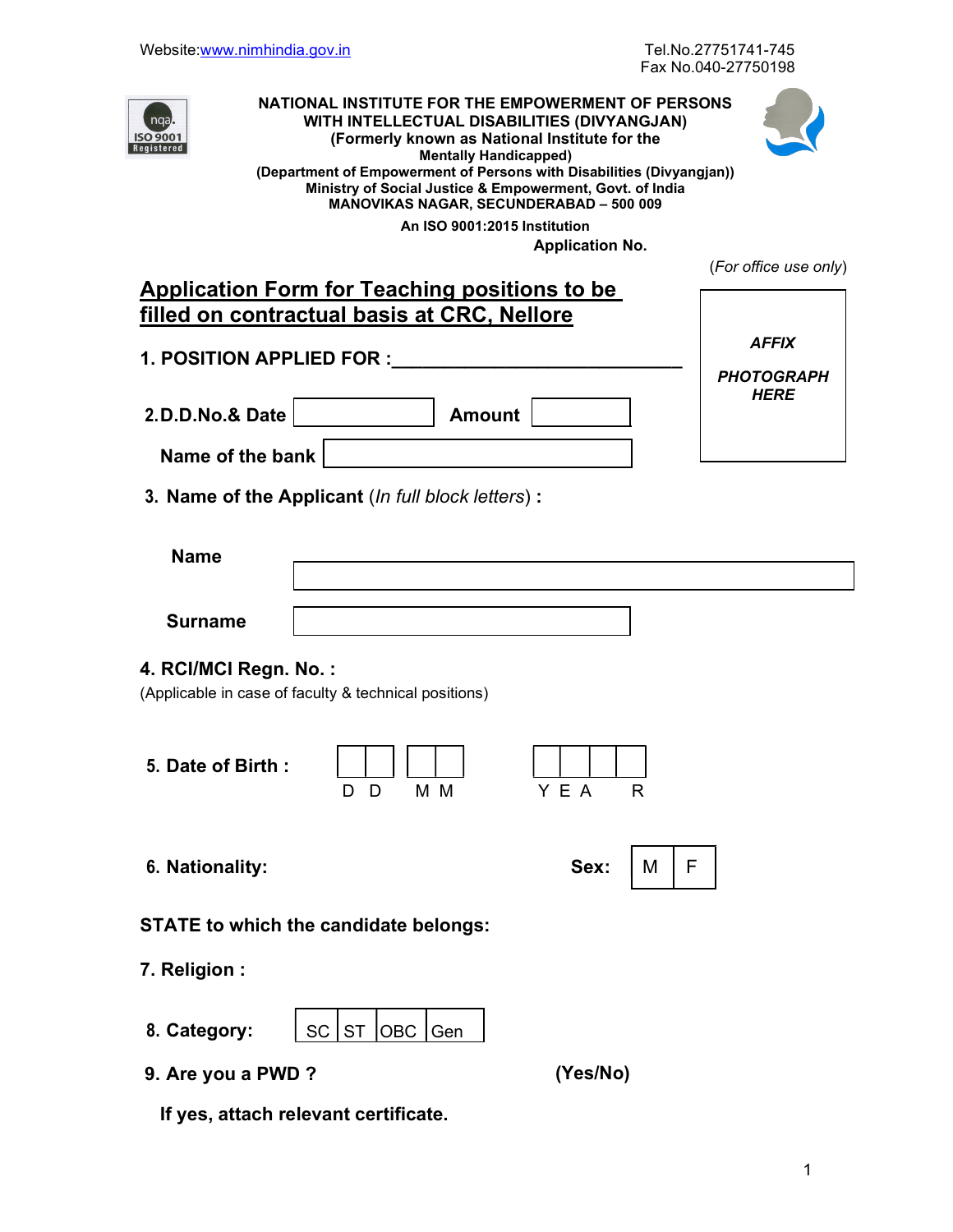## 10. Address for Communication :

|        | <b>Present Postal Address (in block letters)</b> | <b>Permanent Address</b> |      |  |
|--------|--------------------------------------------------|--------------------------|------|--|
|        |                                                  |                          |      |  |
|        |                                                  |                          |      |  |
|        |                                                  |                          |      |  |
|        |                                                  |                          |      |  |
|        |                                                  |                          |      |  |
|        | PIN:                                             |                          | PIN: |  |
| Phone: | Fax:                                             | Phone:                   | Fax: |  |

11. Educational Qualifications (from 10<sup>th</sup> or equivalent and onwards) :

E-mail: E-mail:

| <b>Exam Passed</b> | Name of the School/<br><b>College/ University</b> | <b>Division</b> | Percent-<br>age of<br><b>Marks</b> | Year of<br><b>Passing</b> | <b>Subjects</b><br><b>Taken</b> |  |
|--------------------|---------------------------------------------------|-----------------|------------------------------------|---------------------------|---------------------------------|--|
|                    |                                                   |                 |                                    |                           |                                 |  |
|                    |                                                   |                 |                                    |                           |                                 |  |
|                    |                                                   |                 |                                    |                           |                                 |  |
|                    |                                                   |                 |                                    |                           |                                 |  |
|                    |                                                   |                 |                                    |                           |                                 |  |
|                    |                                                   |                 |                                    |                           |                                 |  |
|                    |                                                   |                 |                                    |                           |                                 |  |
|                    |                                                   |                 |                                    |                           |                                 |  |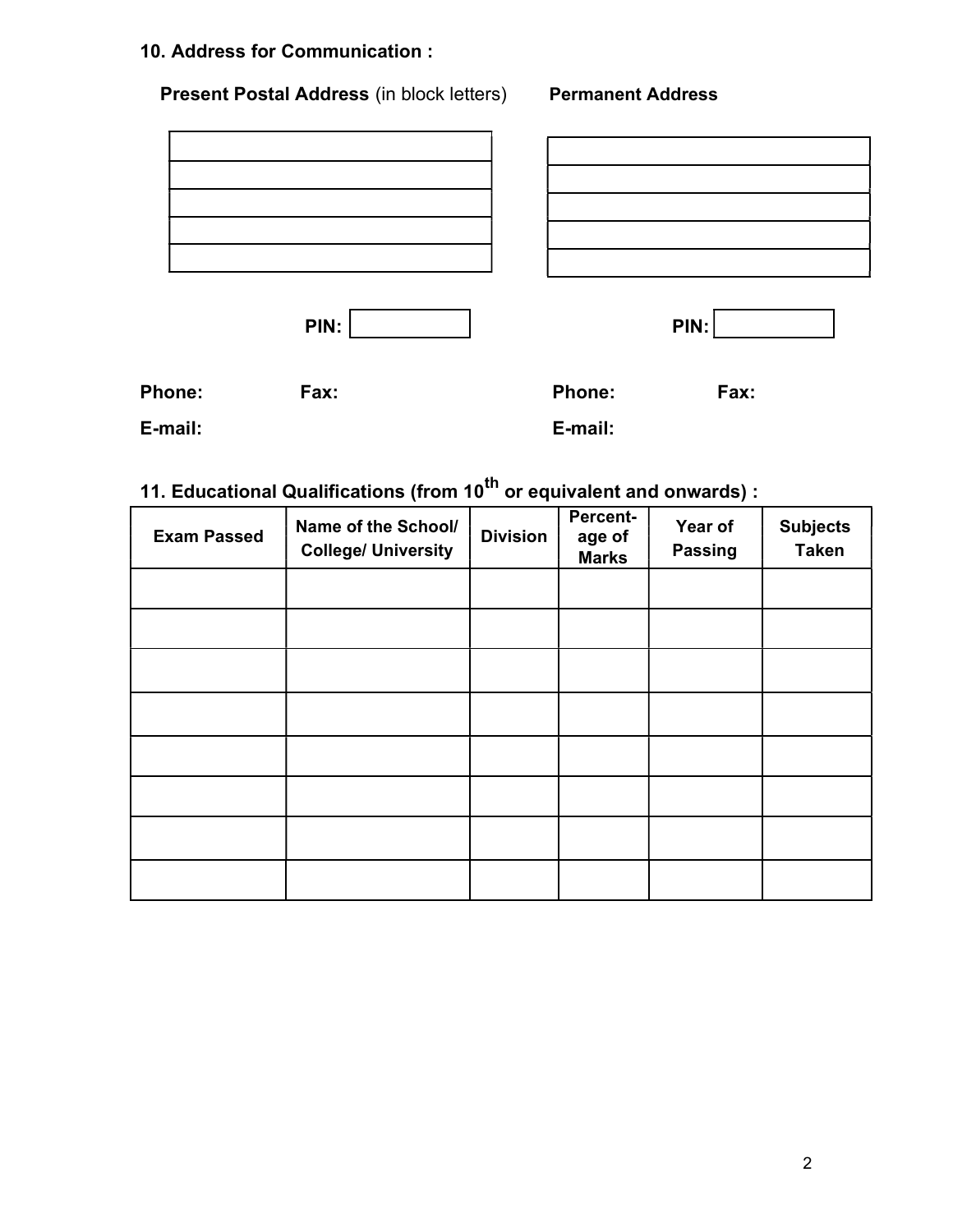## 12. Technical Qualifications :

| <b>Exam Passed</b> | Name of the School/<br><b>College/ University</b> | <b>Division</b> | Percent-<br>age of<br><b>Marks</b> | Year of<br><b>Passing</b> | <b>Subjects</b><br><b>Taken</b> |  |
|--------------------|---------------------------------------------------|-----------------|------------------------------------|---------------------------|---------------------------------|--|
|                    |                                                   |                 |                                    |                           |                                 |  |
|                    |                                                   |                 |                                    |                           |                                 |  |
|                    |                                                   |                 |                                    |                           |                                 |  |
|                    |                                                   |                 |                                    |                           |                                 |  |
|                    |                                                   |                 |                                    |                           |                                 |  |

## 13. Details of Experiences (Attach a separate sheet if required) :

| <b>Details of Post</b><br>held | <b>Salary Drawn</b><br>(Pay Band + G.P to<br>be mentioned in<br>case of<br>Govt.Organization) | Name of the<br>Organization | <b>Duration</b><br>with<br>dates | <b>Nature of</b><br>duties |  |
|--------------------------------|-----------------------------------------------------------------------------------------------|-----------------------------|----------------------------------|----------------------------|--|
|                                |                                                                                               |                             |                                  |                            |  |
|                                |                                                                                               |                             |                                  |                            |  |
|                                |                                                                                               |                             |                                  |                            |  |
|                                |                                                                                               |                             |                                  |                            |  |
|                                |                                                                                               |                             |                                  |                            |  |
|                                |                                                                                               |                             |                                  |                            |  |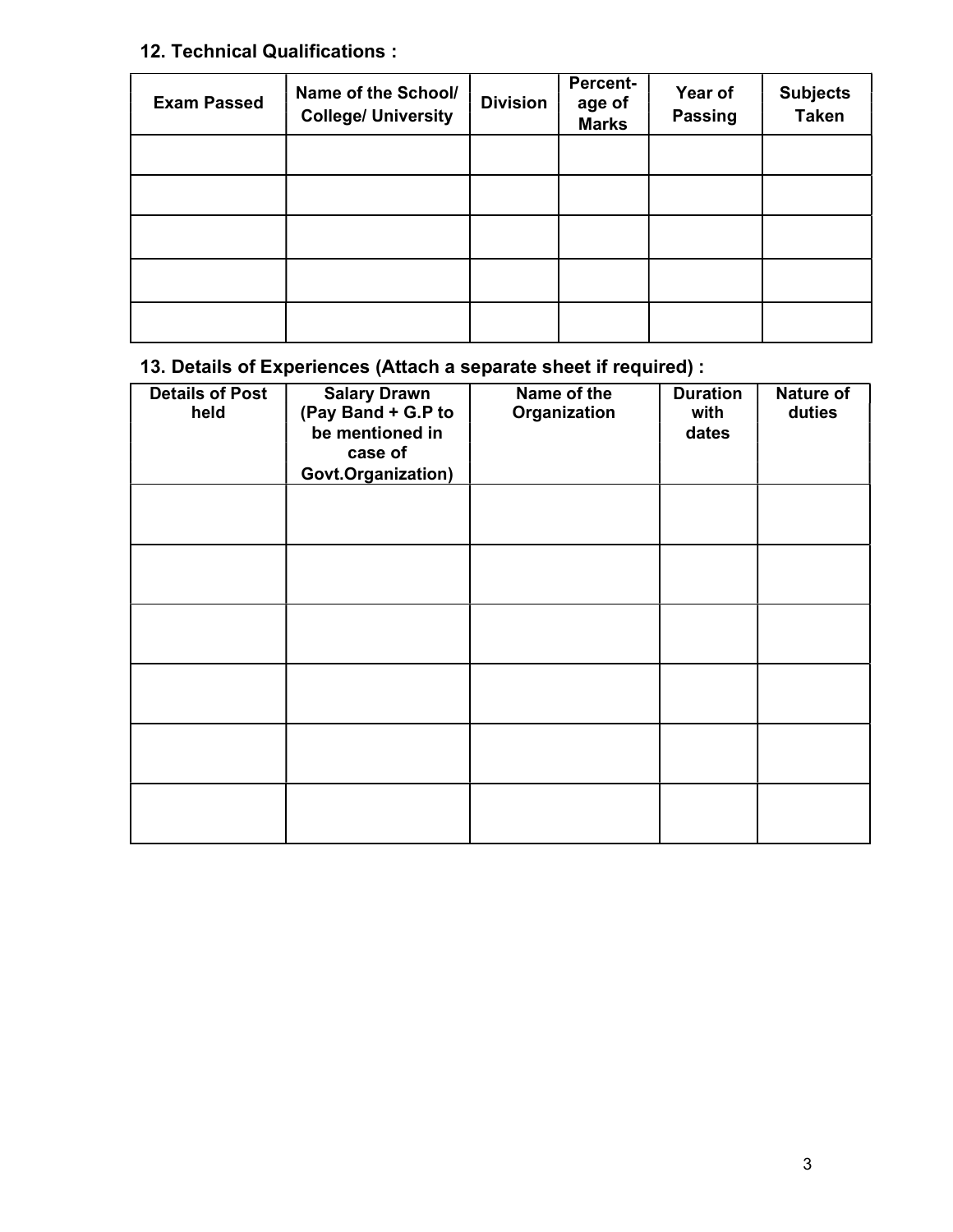14. Particulars of places (with periods of residences), where you have resided for more than one year at a time during the preceding five years. In case of stay abroad, particulars of all places where you have resided for more than one year after attaining the age of 21 years would be given:

| <b>From</b> | To | Residential address in full<br>(i.e., village, thana and Quarters of the<br>street/road and town) | Name of the district Head<br>place<br>district or H.No./lane/ mentioned in the preceding<br>column. |
|-------------|----|---------------------------------------------------------------------------------------------------|-----------------------------------------------------------------------------------------------------|
|             |    |                                                                                                   |                                                                                                     |
|             |    |                                                                                                   |                                                                                                     |
|             |    |                                                                                                   |                                                                                                     |

- 15. Do you have any relatives in NIEPID (NIMH) ?
- 16. Innovative and Developmental works undertaken :

17. Details of published research articles, if any.